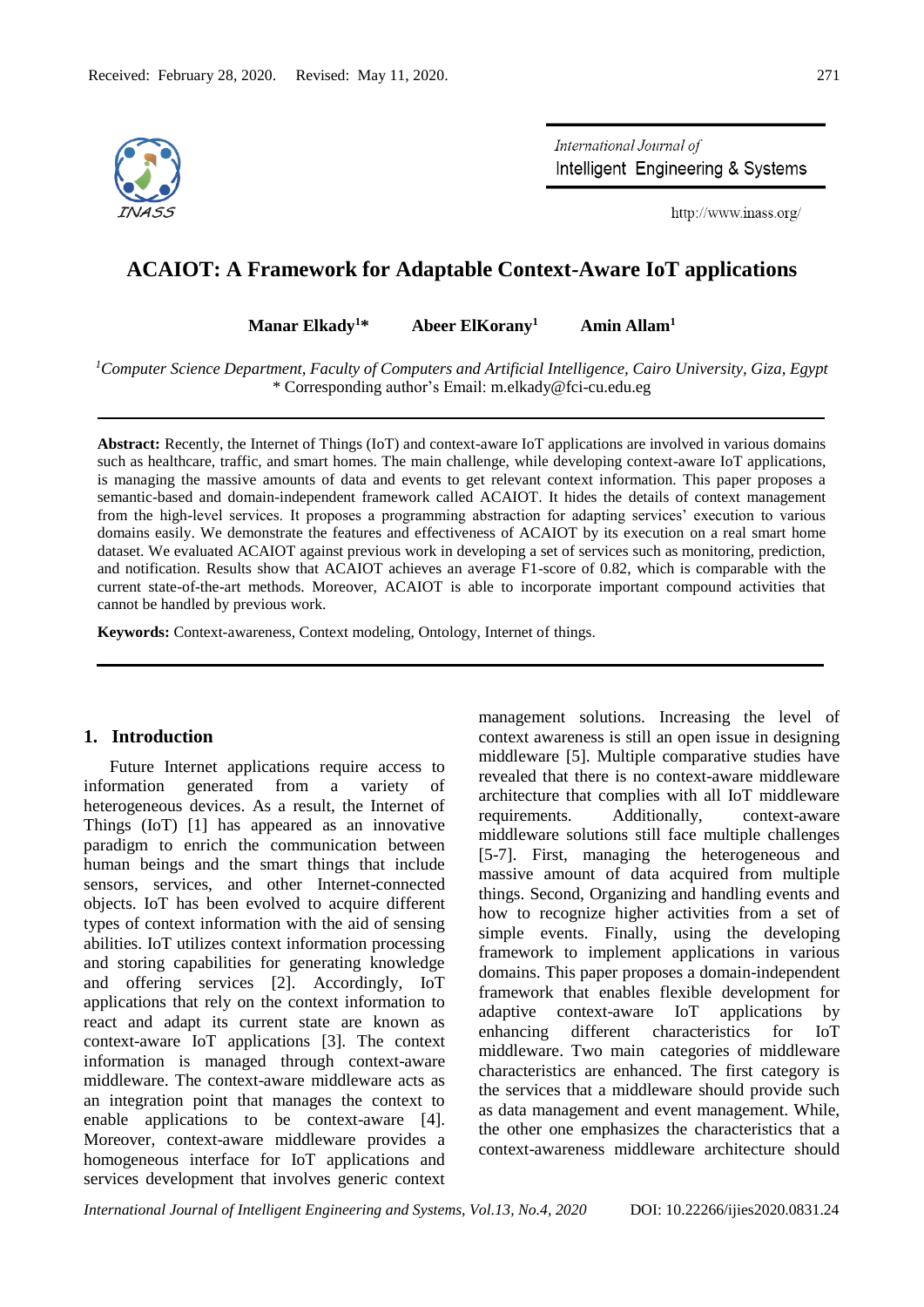support such as *programming abstraction, interoperability, service-based,* and *adaptability.* 

Those characteristics are supported by providing the IoT application developer with a framework that contains a set of *API* and *Service templates* that facilitates the implementation of cloud services. Furthermore*,* the framework's *Context Management*  is responsible for encapsulating and hiding the details of data and event management. Also, it provides context-aware as a service for cloud service developers, as will be explained in section 4.

Let us define the following example, in a smart home domain, activity recognition inside a smart home highly depends on the context information acquired from smart home sensors and devices. Therefore, it is required to manage the all types of data and events acquired from sensors and devices to generate relative context information. For example, simple events (such as the door is opened ) and recognized activities (e.g., the person goes out of home ) are translated to context information. It could be accessed by services as *monitoring* home events (e.g., sleep, eat), and *notification* with emergencies for a patient or an elder (e.g., go out of home after midnight, sleeping more than 10 hours). Therefore, the proposed framework aims to provide the developer with templates that support an easy way to develop monitoring service, notification service, and prediction of current patient status. Furthermore, the same set of services (e.g., monitoring, notifying, prediction) could be applied for different domains such as road traffic, smart city, smart grid with different execution parameters. Thus, designing templates for such standard services will ease the development of context-aware IoT applications in different domains. Designing such abstractions should support scalability and interoperability between applications and services [\[8\].](https://paperpile.com/c/tuRb1s/Cx68O)

Therefore, the main objective of this paper is to develop a framework for Adaptive Context-Aware IoT applications (ACAIOT) that supports the following:

- Encapsulating and managing both of the data and events in a separate context management Layer that responsible for generating relevant context information.
- Support semantic interoperability by using ontology in order to propose a domainindependent context management process.
- Incorporate a novel rule structure used to facilitate activity recognition.
- Providing a high-level API and *Service templates* (ACAIOT Library) that facilitates the implementation of cloud services.

We justify the effectiveness of the proposed framework by comparing its architecture with recent research studies. Also, we use ACAIOT to implement smart home application services by using a real dataset. To evaluate ACAIOT capability, we compared those services' outputs with the dataset annotations, and an average of 0.82 F1-score is obtained. With comparisons with other approaches, we conclude that ACAIOT rule structure for compound activity recognition outperformed other various types of services in the smart home domain.

This paper is organized as follows: Section 2 presents the background of the research work. Section 3 illustrates some of the related works. Section 4 presents the general architecture of the proposed framework for Adaptive Context-Aware IoT (ACAIOT) applications. Section 5 describes the detailed context management process. The proposed services' templates are described in section 6. A smart home domain case study is applied for testing the ACAIOT framework is shown in section 7. The paper is concluded in section 8.

#### **2. Background**

## **2.1 IoT applications and middleware**

One of the critical technology in realization of IoT systems is middleware, which usually described as a software system designed to be the intermediary between IoT devices and applications [\[5\]](https://paperpile.com/c/tuRb1s/GCFtc) and to facilitate the interaction between a multitude of different devices and data [\[9\].](https://paperpile.com/c/tuRb1s/vAHGG) Middleware should have specific characteristics that cover both services requirements and architecture requirements. Service requirements are concerned with managing and discovering available resources, data management event management, and code management [\[5\].](https://paperpile.com/c/tuRb1s/GCFtc) In this paper, we target data management and event management improvements. An IoT middleware needs to provide data management services to applications, including data processing, preprocessing, and data storage. Preprocessing concerns applying data filtering and data aggregation. Also, data management components are utilized to get relevant context information and storing context information in standard form. Event management concerns how to get meaningful events from the simply observed events. Events can be simple or complex. Most middlewares statically predefine how an event is handled, but they are not considering complex events and not considering the difference between discrete (e.g., a door opens) and continuous events (e.g., driving a car)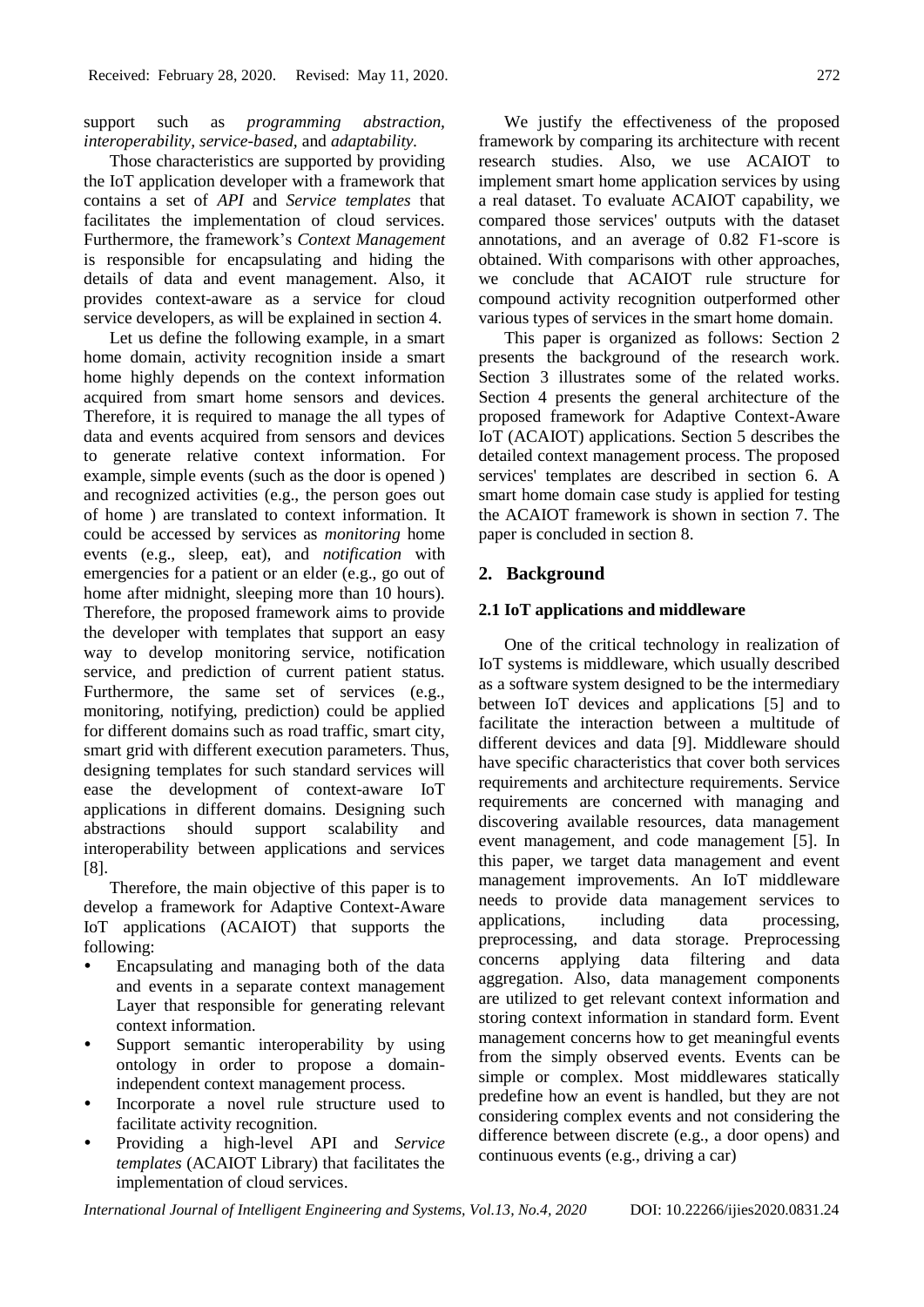Middleware architecture requirements are *programming abstraction, interoperability, servicebased,* and *adaptability*. *Programming abstraction* is supported by providing an API to isolate the development of the applications or services from the underlying low-level programming details. *Interoperability* in a middleware can be viewed from the network, syntactic, and semantic perspectives. A network should exchange information across different networks. Syntactic interoperation should allow for heterogeneous formatting and encoding structures of any exchanged information or service. Semantic interoperability refers to the meaning of information or a service. Semantic interoperability, which is the focus of this paper, should allow for information exchange between applications. Semantic interoperability is a challenge due to the lack of standard in context-awareness ontologies [\[10\].](https://paperpile.com/c/tuRb1s/N8gwu) Applying the middleware functionality in a *servicebased* architecture offers high flexibility when new functions need to be added to the middleware. Moreover, the middleware needs to *adapt* or adjust its component execution to fit the user satisfaction and effectiveness of the IoT application and services.

# **2.2 Context-awareness**

The context-aware application uses context to provide relevant information and services to the user as needed, where relevancy depends on the user's task [\[11\].](https://paperpile.com/c/tuRb1s/WzoNx) Developing context-aware IoT applications requires a well-formed context information handling process for managing the context of life cycle phases. Context life cycle phases start by *context acquisition* from various context sources. The acquired data needs to be modeled and represented according to a meaningful manner through the *context modeling* phase. Context modeling approaches are surveyed in [\[12\].](https://paperpile.com/c/tuRb1s/jJFim) The most popularly adopted approach is the ontological approach. Ontologies provide an applicationindependent representation of a specific subject domain that is usable by multiple applications [\[13\].](https://paperpile.com/c/tuRb1s/AyZBv) The ontology model is used to formalize the context information with a more high-level organization to establish a common understanding and unification of its concepts' meanings [\[14\].](https://paperpile.com/c/tuRb1s/YYEQj) Then, the *context reasoning* phase gets the value from the collected data and conveys it to a high-level knowledge. Through context reasoning, deriving high-level context information from the low-level information could be applied. Finally, the *context dissemination*  phase delivers context information needed to the IoT application's user who is interested in it [\[3,15\].](https://paperpile.com/c/tuRb1s/awGqh) The

context lifecycle approach needs to be standardized. This will improve the interoperability between different middleware components as well as reusability and applicability of extracted context information [\[5\].](https://paperpile.com/c/tuRb1s/GCFtc)

# **3. Related works**

Different frameworks have been proposed to improve the development of adaptive contextawareness applications. In this section, some of those frameworks are presented.

ELIoT [\[16\]](https://paperpile.com/c/tuRb1s/fSexM) is a development platform for Internet-connected smart devices. It concerns improving development flexibility and reducing network latency. It supports abstraction and adaptation by enabling interactions through the REST and CoAP interface with the ability of reconfiguration. On the other hand, there is no context information modeling defined. Only network interoperability is supported by the dedicated language constructs to concentrate on different communication guarantees.

Authors in [\[17\]](https://paperpile.com/c/tuRb1s/6bIZZ) defined and implemented a service-oriented domain-oriented language (DSL), allowing the straightforward definition of objectoriented context modules in applications related to different domains. A context manager is responsible for defining context entities and filtering irrelevant contexts. On the other hand, there is no semantic definition of the context model to enable further extensions and interoperability between different domains.

Econtxt [\[18\]](https://paperpile.com/c/tuRb1s/vo86d) is a model for context-aware applications that are running in the digital ecosystem. The context information is represented as a *consource* object type. It supports multiple operations, such as filtering and aggregation operations. Adaptation is implemented by applying reactive variables, which permit the propagation of data changes in a push model. However, developers cannot customize their events and rules required for data processing. Moreover, it does not support semantic interoperability at the data level, and it lacks considering complex events.

A cooperative middleware [\[19\]](https://paperpile.com/c/tuRb1s/rgfU) is designed to enable context-aware services for users in a smart home. Its goal is to reduce the context computation cost of providing services on time. An OWL-based ontology technique was used to define the context semantically. Middleware implementation was performed using Java and adopted Open Service Gateway Initiative (OSGi) platform to ease the control and management of services. Although rules over ontology items are used for activity recognition,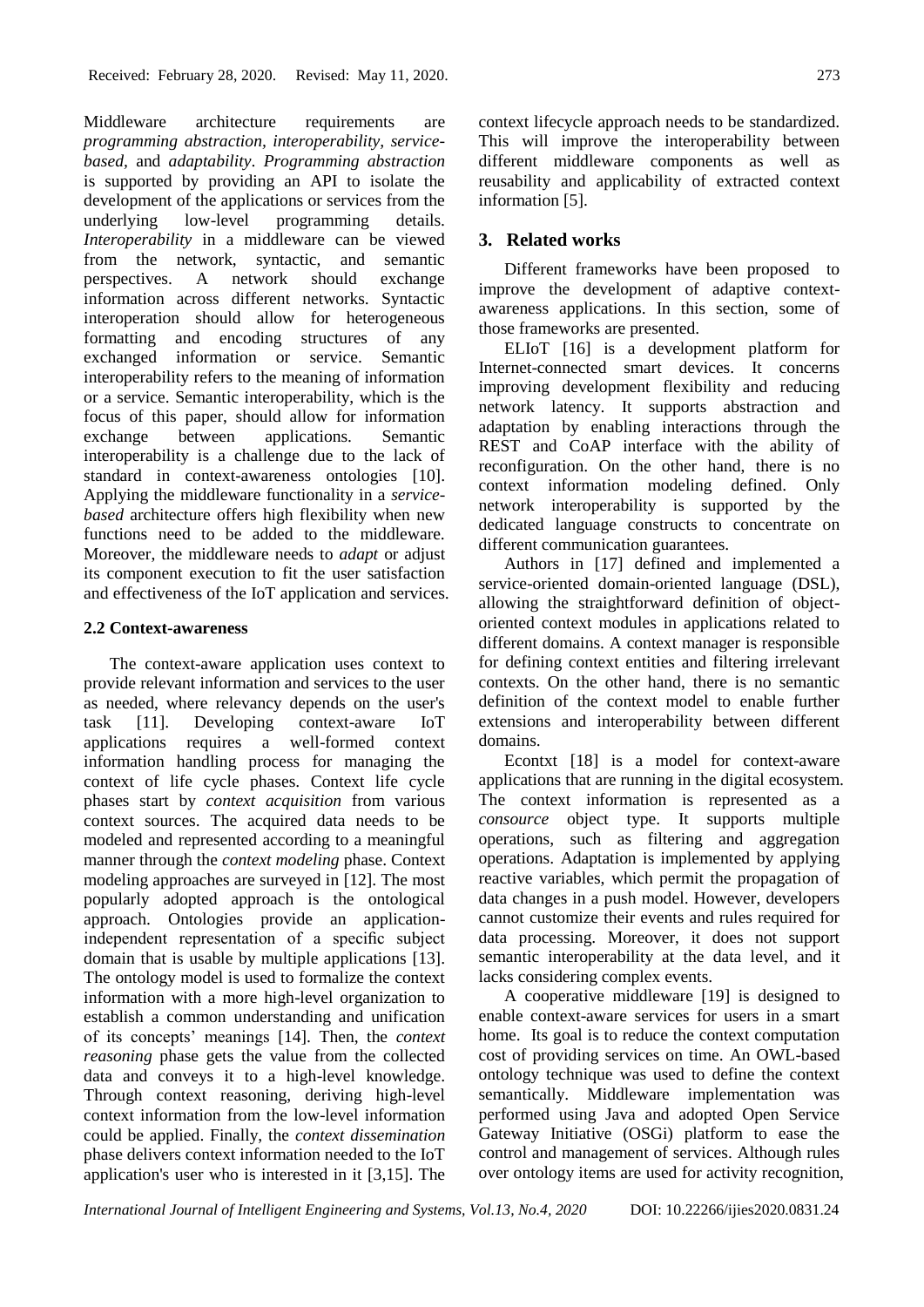|                               | raoie 1. Dhierent hameworks support to middleware requirements<br><b>Service Requirements</b>                                     |                     | <b>Architectural Requirements</b> |                              |                | <b>Context-awareness Components</b> |                      |                      |                                                         |
|-------------------------------|-----------------------------------------------------------------------------------------------------------------------------------|---------------------|-----------------------------------|------------------------------|----------------|-------------------------------------|----------------------|----------------------|---------------------------------------------------------|
|                               | Management<br>Data                                                                                                                | Management<br>Event | Abstraction                       | Interoperability<br>Semantic | Service-based  | Adaptability                        | Modelling<br>Context | Reasoning<br>Context | Services                                                |
| <b>ELIOT</b> [16]             | P,PP                                                                                                                              | No                  | Yes                               | N <sub>o</sub>               | Yes            | Yes                                 | N <sub>o</sub>       | N <sub>o</sub>       | Monitoring                                              |
| iCasa Ext [17]                | P,PP                                                                                                                              | No                  | Yes                               | No                           | Yes            | Yes                                 | OO                   | O <sub>O</sub>       | Monitoring                                              |
| Econtxt [18]                  | P, PP                                                                                                                             | NC                  | Yes                               | N <sub>o</sub>               | N <sub>o</sub> | NC                                  | 00                   | 00                   | Monitoring                                              |
| Cooperative<br>Middleware[19] | $\overline{P}$                                                                                                                    | $\rm NC$            | N <sub>o</sub>                    | No                           | Yes            | Yes                                 | Ontology             | Ontology<br>Rule     | Monitoring                                              |
| IOTVar <sup>[20]</sup>        | $\mathbf P$                                                                                                                       | No                  | Yes                               | No                           | Yes            | $\rm NC$                            | O <sub>O</sub>       | No                   | Monitoring                                              |
| ESDP_IoT [21]                 | P,PP                                                                                                                              | NC                  | Yes                               | Yes                          | Yes            | Yes                                 | Ontology             | Rule                 | Monitoring,<br>Notification                             |
| <b>ACAIOT</b>                 | P, PP                                                                                                                             | Yes                 | Yes                               | Yes                          | Yes            | Yes                                 | Ontology             | Ontology<br>Rule     | Monitoring,<br>Notification,<br>Reminder,<br>Prediction |
|                               | Processing: P<br>Pre-processing: PP<br>Yes: supported<br>No: Not supported<br>OO: Object-Oriented<br>NC: Not Completely supported |                     |                                   |                              |                |                                     |                      |                      |                                                         |

Table 1. Different frameworks support to Middleware requirements

but there is no management mechanism for event composition. Moreover, there is no programming abstraction for accessing and adapting the middleware services execution.

IoTVar middleware [\[20\]](https://paperpile.com/c/tuRb1s/VsDk) is designed to overcome the lack of standardization in abstractions and APIs in IoT platforms. It is offering to application developers on the client side the possibility to declare variables that are mapped to sensors and whose values are transparently updated with sensor observations by using proxies. However, there is no semantic context modeling that can fit the development of IoT applications in different domains.

To address the heterogeneity aspect of IoT data, authors in [\[21\],](https://paperpile.com/c/tuRb1s/AcEK) designed an approach for sensory data processing on IoT gateways. This approach manipulates data based on semantic rules to filter out redundant and insignificant data. Also, it applies a complex event processing module to analyze the coming events for detecting the most critical ones and assigning them the processing priority. Although the event handler is used to perform the aggregation and classification tasks, it is not used to recognize complex event structure. Moreover, there is no service template defined for context dissemination.

Overall, the reviewed studies have some limitations. They describe entities in an environment and applying different context management, but applying a set of operations for pre-processing is not always exist. Although using object-oriented for context modeling supports a high level of abstraction, it lacks reasoning, validation, standardization, and hierarchical structure modeling support. Moreover, most of these studies do not specify how to separate the domain knowledge components in a loosely coupled manner to be able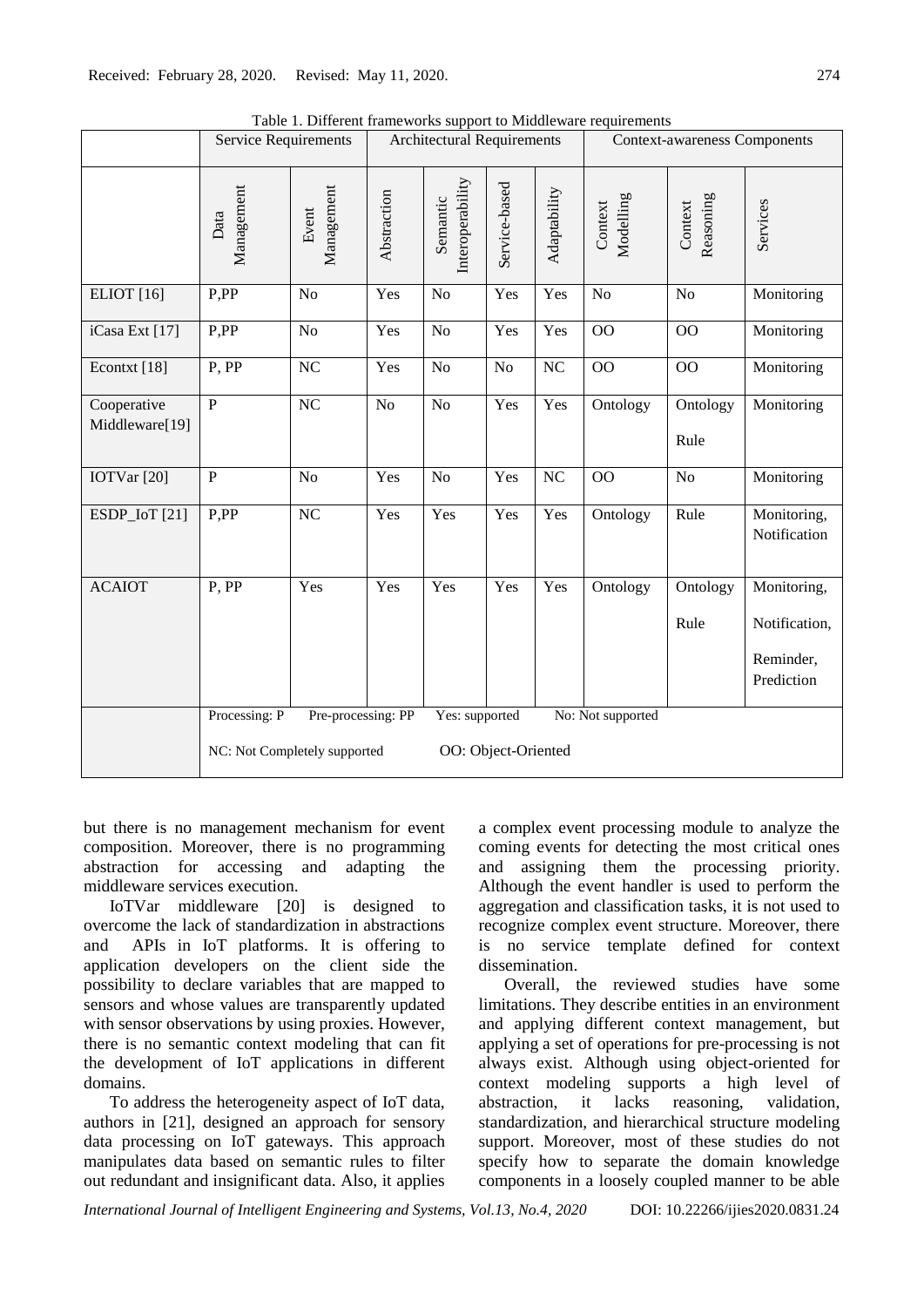to develop IoT applications in different domains and to support interoperability. In addition, in most of these researches, the monitoring service is supported, but there are no unified service definitions that can be customized according to the application requirements and tailored to other types of services such as notification, reminder, and prediction which will be proposed by ACAIOT framework. Comparison between different research studies and our ACAIOT framework is shown in Table1.

# **4. ACAIOT framework overview**

In this section, an overview of a proposed framework for Adaptive Context-Aware IoT (ACAIOT) applications is presented. The proposed framework aims to enhance middleware service requirements as well as architectural requirements by utilization of semantic technology. For the middleware service requirements, ACAIOT would enhance both data and event management. While for architectural requirements, it would support the following requirements: context-awareness, adaptability, abstraction, service-based, and semantic interoperability, as will be discussed in this section. The design of ACAIOT architecture is based on the following principles:

- Encapsulating and managing both of the data and events in a separate context management Layer that responsible for generating relevant context information.
- Providing a high-level API (ACAIOT Library) to access the backend processing to support abstraction requirements.
- Support semantic interoperability by using ontology and rules in order to enhance the context management process.

Generally, a context-aware service is adapted according to the context information, and the application requirements. In order to enhance both data and event management, different types of context information are collected from different resources such as sensors, databases, web services, or others. All context information would be analyzed and processed through the *Context Management* layer shown in Fig. 1. This layer is responsible for providing context-aware as a service for cloud service users [\[22\].](https://paperpile.com/c/tuRb1s/Ui8TU) While, the generalpurpose *ACAIOT\_Ontology* that is extended based on the target application domain into domainoriented ontology (in this paper, a smart home domain will be considered). The next layer



(*ACAIOT Library*) provides *ACAIOT API*, and *ACAIOT Service* templates. It is significant to mention that the ACAIOT framework is generally applicable for different domains as it facilitates the implementation of cloud services without rethinking of how to handle such data and events and how to manage and deliver the context information. In the following, a brief about each of these layers that constitute ACAIOT architecture is presented.

#### **4.1 Context management layer**

Through this layer, context management is accomplished through the *Context Manager.* It is responsible for handling context modeling and context reasoning by applying a semantic solution by utilizing ontologies. The main components of the *Context Manager,* as shown in Fig. 2, are *Ontology manager*, *Rule Engine*, *Context modeling*, *Context Reasoning*. *ACAIOT\_Ontology* is a general-purpose ontology for context-aware IoT applications. It includes common concepts used in IoT applications, which provides a unified interface that could be extended to various IoT domains. *ACAIOT\_Ontology* will be extended by the IoT application developer during the application development process to meet the evolving application's domain concepts. Details of the context management process will be illustrated in section 5.

# **4.2 ACAIOT library layer**

The *ACAIOT Library* is supporting context dissemination by delivering the context information to the application during its running, such that it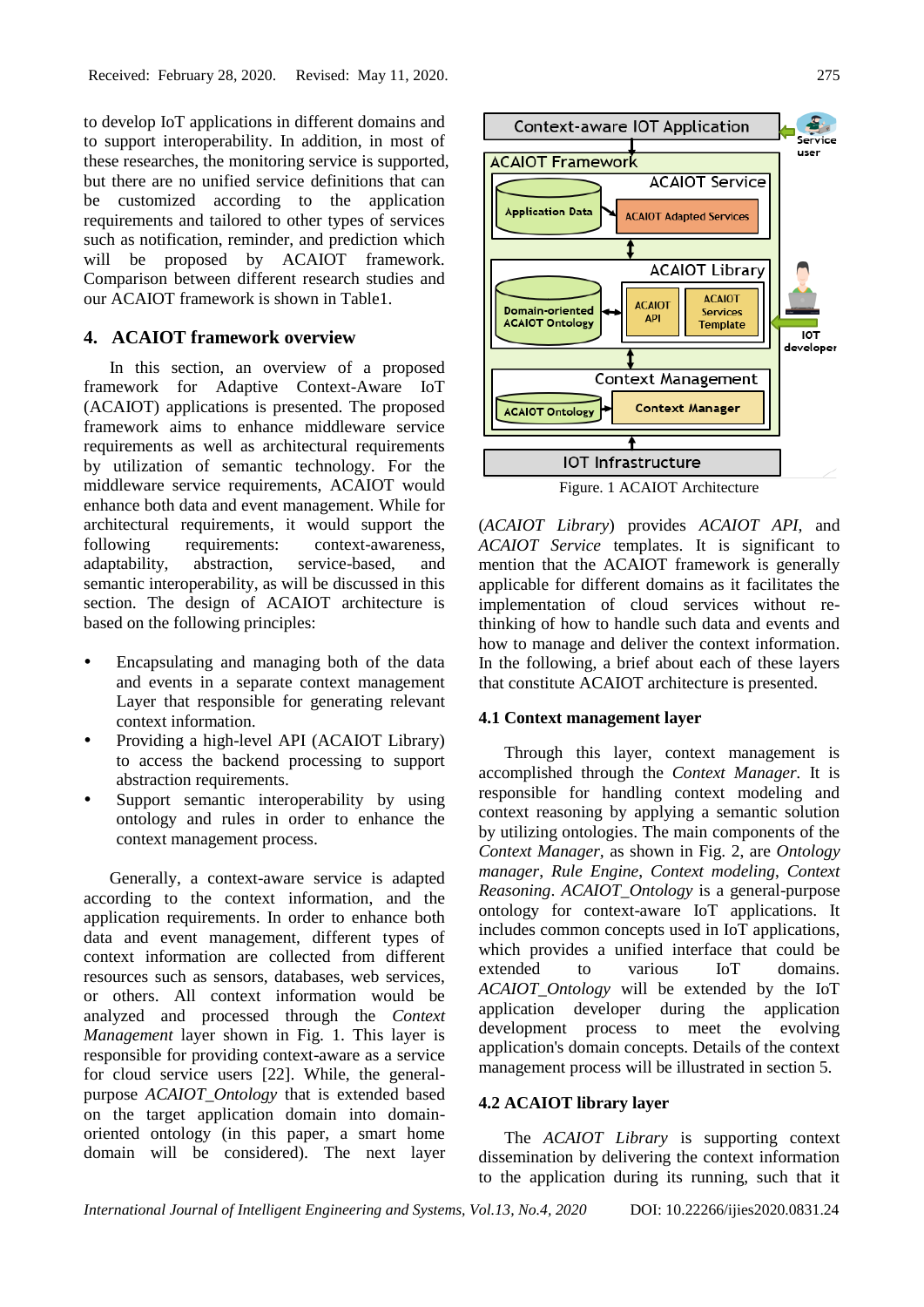could adapt its execution. Therefore, *ACAIOT Library* is a programming interface that is responsible for accessing the *Context Management* at the backend. *ACAIOT Library* has an API for registering application data sources and the domainoriented ontology and adding rules to the *Context Management. ACAIOT Library* has predefined services templates such as *Notification*, *Monitoring*, *Reminder*, and *Prediction*. The IoT developer can adapt these services templates to fit his application requirements. The adapted services will be ready to use by the application's user through the *ACAIOT Service* layer. The details of the structure of the services and how they can be delivered and adapted during the application running inside ACAIOT will be illustrated in detail in section 6.

#### **4.3 ACAIOT service layer**

Here, the *ACAIOT Adapted Services* are ready to be used by application users. The user could use them based on his application data without any prior knowledge about the backend processing. *The ACAIOT Service* layer is responsible for delivering context information. Context information is delivered to the application's user as a knowledge delivered through the adapted service executions output. ACAIOT Service layer will be described in detail in section 6.

# **5. ACAIOT context management process**

ACAIOT context management process is applied through the *Context Manager*, which is presented in Fig. 2 The main functional components of the context management layer are organized according to context life cycle phases that are mentioned above. Assuming that the context acquisition process is done and its output is a stream of real-time data for all data sources that are registered through the *ACAIOT Library* by the developer. In the following subsection, a description of the *Context Manager* components is presented.

### **5.1 Context modeling**

*Context Modeling* module is responsible for transforming the input data into context information by the aid of both of Ontology Manager and Rule Engine. The process of context modeling should follow the following steps: *Data pre-processing*, *aggregation*, and *modeling. Data pre-processing* is done by filtering irrelevant or redundant information as relevant information should only be considered as context information. For example, in the smart home





domain, filtering the room temperature values should be done such that the values that have a significant change over the previously stored value are only considered. The amount of this change is a parameter instantiated by the developer.

*Aggregation* is the function of getting high-level context information by aggregating data from one or more data sources. For example, in the smart home case study, we implement an aggregator for generating no motion context information inside the home by ensuring that there is no input from any motion sensor inside the home. *Modeling* is the step of representing the context information in the form of domain-oriented ontology. So, we can get information about the location of an entity, his current activity, and the current temperature at a specific date and time.

### **5.2 Ontology manager**

The primary role of the *Ontology Manager* is combining the domain ontology concepts and rules to the generic ontology (*ACAIOT\_Ontology*)*.* Each domain concept is a sub-class of one of the *ACAIOT\_Ontology* concepts. Accordingly, the *domain-oriented ACAIOT Ontology* is ready to be used by the other ACAIOT components.

The main concepts of *ACAIOT\_Ontology*, as illustrated in Fig. 3, are *Entity, Context, Activity, Location, Date, and Time* concepts. An *Entity* represents a person, application, or object that is considered relevant to the interaction between a user and an application. *Context* represents any information that can be used to characterize the situation of an entity such as *Location, Date*, *Time,*  and *Temperature.* The date and time are useful in the inference phase to get a conclusion about the entity's behavior pattern. *The location* of an entity is vital information while recognizing the current entity activity. *The activity* represents the actions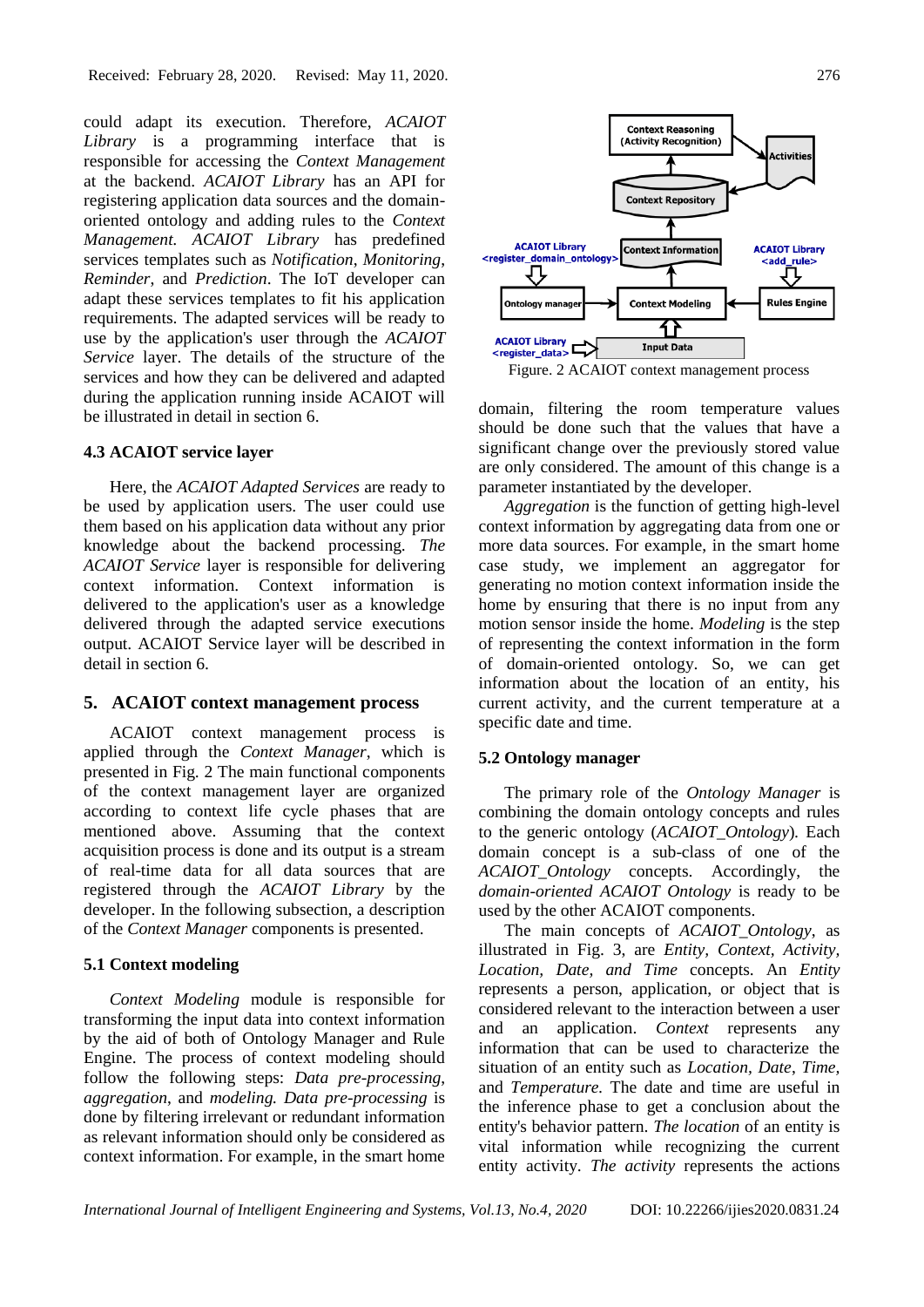

Figure. 3 ACAIOT\_Ontology

performed by an entity based on its context. Activity is classified into simple activity or compound activity. A *Simple\_activity* instance is generated as a result of a simple event occur by changing a group of sensors' values. For example, when the door sensor is changed from close to open, then an *Open door* activity is generated. A compound activity is recognized by the occurrence of a sequence of activities. For example, a compound activity such as *Leave\_home* is recognized by a sequence of leave home begin and leave\_home\_end activities after applying a set of constraints illustrated in the activity reasoning rule as described in the *Rule Engine* below.

#### **5.3 Rule engine**

The *Rule Engine* is concerning the logic of how to process and manage the context information through ACAIOT context management processing. Such logic is applied over the application data that are organized as instances of the *Domain-oriented ACAIOT Ontology.* There are two sets of rules that are ready to be used by rule engine: Activity rules and service rules. Activity rules are applied to recognize activities done by the target entity. Context reasoning could be applied to recognizing current activity by applying the activity rules. The recognized activity will be added as instances to ACAIOT: *Activity class* or any of its subclasses.

Service rules are used through ACAIOT services templates to customize each service execution according to the application requirements, as shown in Fig. 4 that represents the general structure of service rules. For example, the notification service is triggered when elder people sleep more than their expected sleeping duration by applying the following rule:

| Service Rule Begin : service rule |  |
|-----------------------------------|--|
| Activity                          |  |
| Property                          |  |
| Operator                          |  |
| Value                             |  |
| <b>Service Rule End</b>           |  |

| Simple Activity Rule Begin: simpleActivity |
|--------------------------------------------|
| running Activity.                          |
| pair (alarmSensors, alarmValue)            |
| pair (endA1armSensors, endA1armValue)      |
| timeCondition(op, value)                   |
| <b>Simple Activity Rule End</b>            |

Figure. 5 Simple Activity Reasoning Rule

#### **Service\_Rule\_Begin:** notify\_long\_sleep

Sleep, sleep duration, " $>$ ", 10

#### **Service\_Rule\_End**

#### **5.3.1. Simple activity**

A simple activity is instantiated when one rule is fire. The general structure of the Activity rule is shown in Fig. 5. The *simpleActivity* is the activity recognized by this rule. *runningActivity* is the prerequisite activity that must be accomplished to fire this rule. Pair *(alarmSensors, alarmValue)* represent the group of sensors that at least one of them must produce the alarmValue to fire this rule. The *Pair (endAlarmSenors, endAlarmValue)*  represents another group of sensors that terminate the activity. *TimeCondition* is a time constraint for a mandatory duration with the sensors' values to be considered. The algorithm used to recognize the simple activity is stated in Fig. 6.

For example, recognition of *sleep\_begin* activity is fired after the target entity location is on the bed for more than 15 min to be sure that the target entity is start sleeping:

#### **Simple\_Activity\_Rule\_Begin**: sleep\_Begin

Go to Bed, (bed sensors,"ON"), (out bed sensors, "ON"),  $tc(">$ ",15)

## **Simpel\_Activity\_Rule\_End**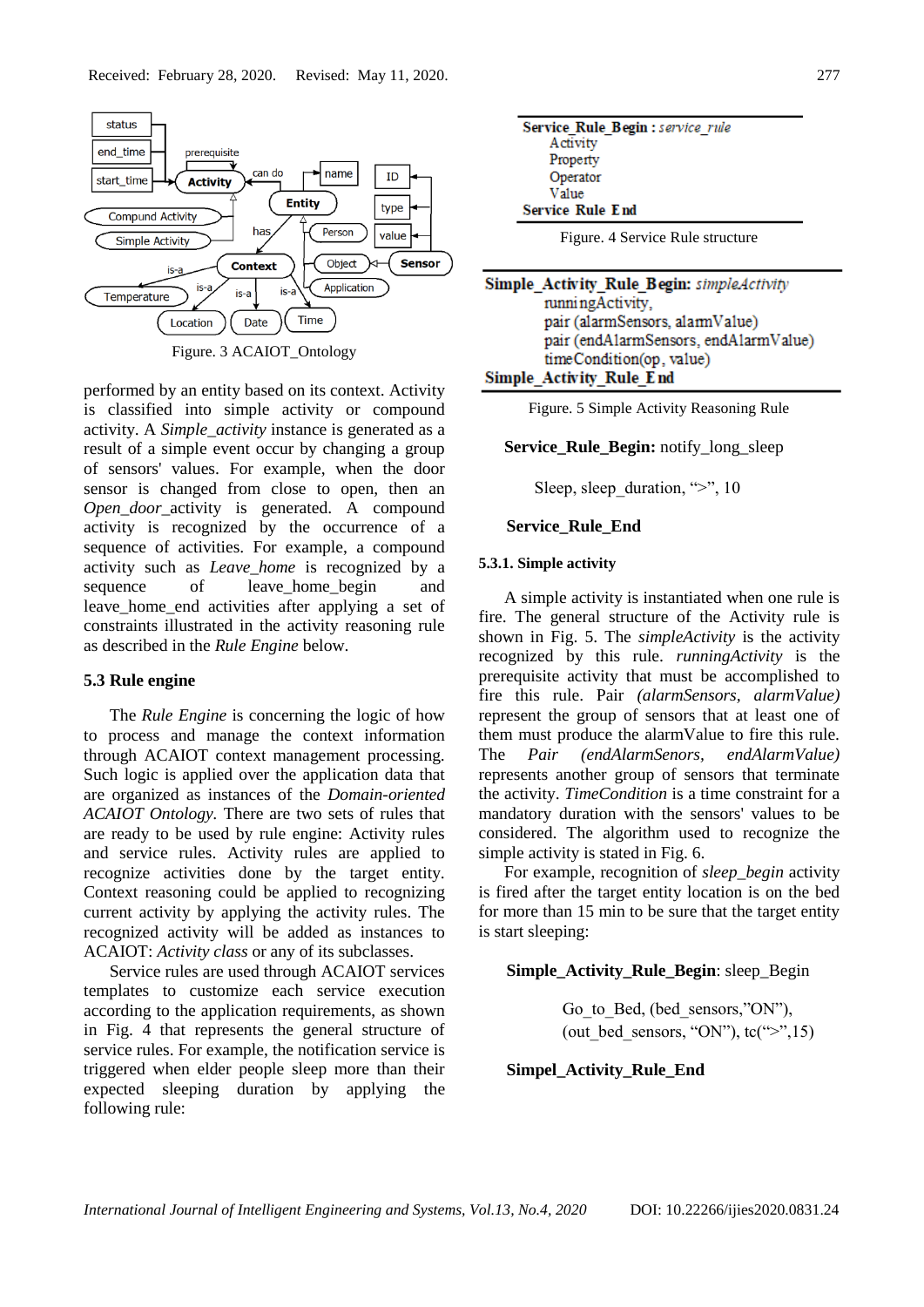| For each sensor event $(R)$                      |
|--------------------------------------------------|
| For All simpleActivityRule(rule)                 |
| IF (R.sensor belong to rule.alarmSensors)        |
| And IF(R sensor value = rule.alarmValue)         |
| And IF(rule.runningActivity.status is active)    |
| Then                                             |
| $IF$ (rule.status = started)                     |
| Then IF (rul e.timeCondition(op, value)) is true |
| Then rule simpleActivity status is active        |
| ELSE go to next event.                           |
| <b>ELSE</b>                                      |
| $rule$ status = started                          |
| Else                                             |
| IF (R. sensor belong to rule.endAlarmSensors)    |
| And IF(R.sensor.value = rule.endAlarmValue       |
| And IF(simpleActivity.status is active)          |
| Then $simpleActivity. status = stop$             |
| rule.status=stoped                               |
| Figure 6 Simple activity execution algorithm     |

ire. 6 Simple activity execution algorithm

# **Compound Activity Rule Begin** List(activitiy, time\_condition) Compund Activity Rule End

Figure. 7 The compound activity reasoning rule

| For compound activity (A)              |
|----------------------------------------|
| where A composed of $(a1,a2,a3,an)$ ,  |
| and ai is simple or compound activity, |
| ai must be run before $ai+1$ is run    |
| for All ai where $i=0$ to n            |
| If each ai is run                      |
| And timecondition is true              |
| Then A is recognized                   |
|                                        |

Figure. 8 Compound activity execution algorithm

#### **5.3.2. Compound activity**

The compound activity is instantiated when a chain of activities has occurred sequentially with time conditions between each activity, as shown in Fig. 7. For example, the OutHome activity is composed of LeaveHome and EnterHome activities with time condition greater than 30 minutes. The algorithm used to evaluate the compound activity rule is presented in Fig. 8.

# **6. ACAIOT services template**

In context-aware IoT applications, there are four types of services that usually implemented; *Monitoring*, *Notification, Reminder,* and *Prediction*.

| Service Template: Monitoring          |
|---------------------------------------|
| Activity                              |
| Property                              |
| outputFunction                        |
| End Service                           |
| Figure. 9 Monitoring service template |
|                                       |

| Service Template:Prediction |
|-----------------------------|
| Activity                    |
| Property                    |
| predictionAlgorithm         |
| Service rule <sup>[]</sup>  |
| outputFunction              |
| End Service                 |
|                             |

Figure. 10 Prediction service template

ACAIOT services templates are proposed to support these functionalities. ACAIOT services templates are adapted by the developer, as shown below, to fit his application requirements. Then, the adapted service is executed based on the context information available in the ACAIOT repository and the adapted service rules.

The first service, *Monitoring* service, is used to get the updated status of the monitored entity. The developer determines the activity he wants to monitor and customize the monitor template defined in Fig. 9 to fit the application requirements. For example, The Developer defines a service for monitoring the sleep start\_time property for sleep activity. The developer must implement the function *outputfunction* to determine how the service output will be shown. The second service, *Notification* service, is used to generate an alarm about an emergency case that happened to the target entity. Notification service has a similar template as monitoring, but it has additional service rules to set the emergency condition. For example, notification is needed when the "sleep\_duration  $> 12$ " and a notification message is sent to the caregiver person for the alert about that case. The developer must implement the *outputfunction* to be used to adapt the notification service output. The third service, *Prediction* service, delivers an expectation of occurrence of a particular activity that may be happened due to the context changes. *The prediction* service template is shown in Fig. 10. It is implemented after defining a set of parameters; the activity wanted to predict its occurrences such as sleep, a specific property of activity such as sleep start\_time property, and then a prediction algorithm that can be used for prediction. Here, the developer should select one from the predefined prediction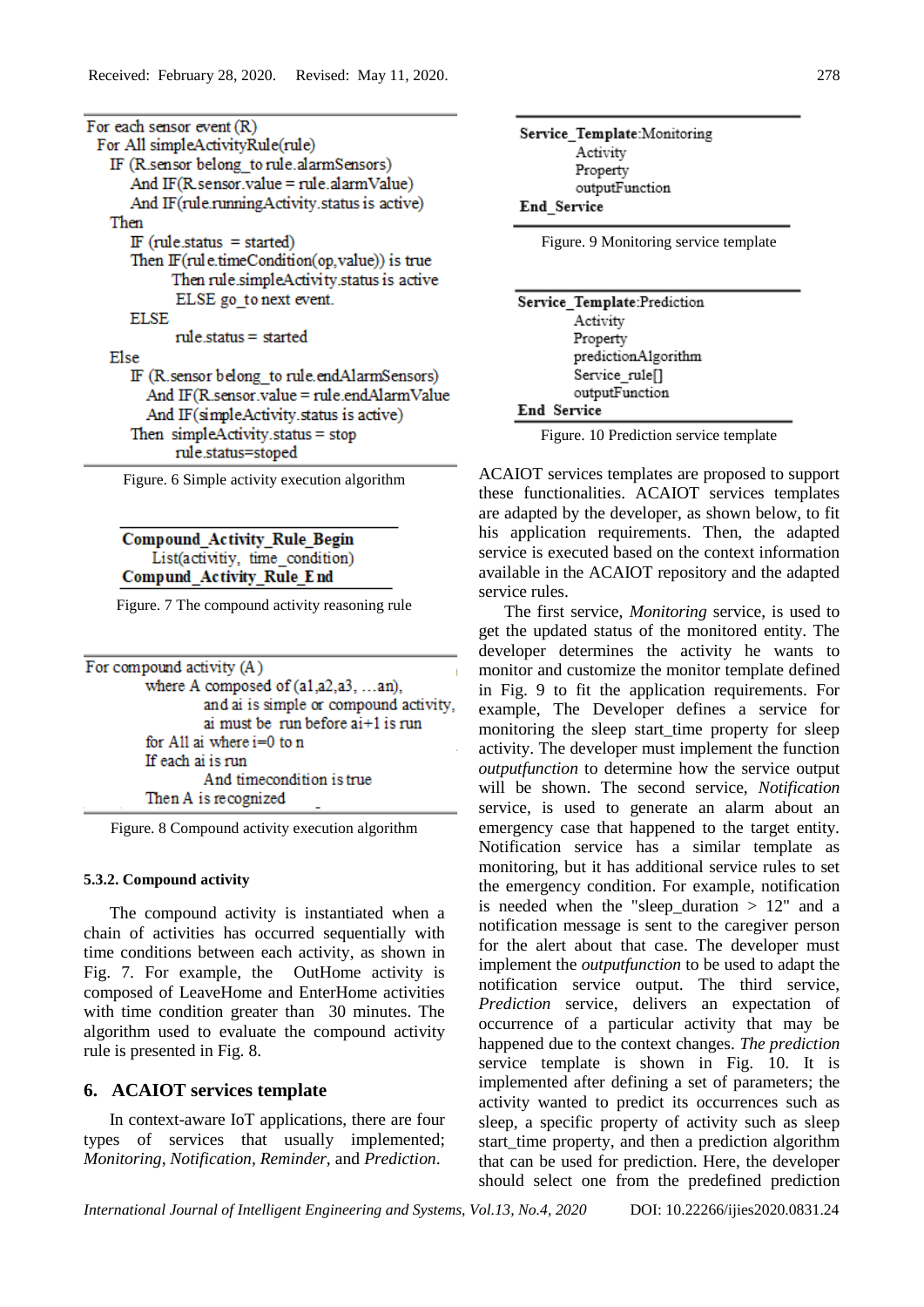algorithms ( or define his own algorithm). One more parameter is the service rule, it is used to customize the prediction to be adopted to specific situations such as a rule for predicting night sleep only. Finally, a function used to show the prediction service output. The fourth template, *Reminder* service, is delivered to the target entity itself in any form of alarm notification. It reminds him of doing a particular action according to his context and his previous behavior pattern. The reminder service pattern is similar to the prediction service template.

# **7. Experiments**

For confirming the proposed framework's effectiveness, an experiment has been applied to a real dataset. The case study focused on activity recognition in the smart home domain. The primary data sources were smart home sensors that represent the smart home resident context.

# **7.1 Dataset**

Our framework was tested with the Aruba dataset from the Washington State University CASAS smart-home project [\[23\].](https://paperpile.com/c/tuRb1s/bkVPx) The smart home layout was attached to the dataset folder. It includes continuous recordings of home sensors events. Sensor data that was collected in the home is of a volunteer adult. The dataset contains 1719558 records that represent sensor inputs of 220 days ( about 7 months). Aruba smart home is equipped with a network of wireless motion and door sensors and houses a single older adult resident who performs regular daily routines.

## **7.2 Experimental setup**

The developer starts using ACAIOT by registering application ontology (in our case a smart home ontology as an extension to ACAIOT Ontology). Then, data source registration is also done by the developer. Identifying sensors is applied through setting the location and type of each sensor. Finally, the developer customizes activity rules, services rules, and ACAIOT services templates according to the application requirements.

The developer adds activity rules for the sleeping compound activity with a minimum of 30 minutes of sleeping duration constraint. Therefore, sleeping durations of less than 30 minutes are not recognized. Both of sleeping begin, and sleeping end activities are recognized according to the elder person location detected using the motion sensor events.

The developer adds rules for Leave Home compound activity. Leave home recognized if the door is opened and closed, and then followed with no motion detection duration inside the home for at least 10 min.

ACAIOT framework is executed and starts detecting activities that occur in the smart home. The ACAIOT adapted services outputs were evaluated and compared with the manual activity annotation attached with the Aruba dataset, as illustrated below.

### **7.3 Evaluation metric**

Each service has its own evaluation parameters. For example, both Notification and monitoring services are evaluated by using precision, recall, and F1-Score [\[24\],](https://paperpile.com/c/tuRb1s/nEsKl) as shown in the following equations:

$$
Precision(P) = \frac{TP}{(TP + FP)}
$$
 (1)

$$
Recall (R) = \frac{TP}{(TP+FN)}
$$
 (2)

$$
F1 - Score (F1) = \frac{2(P \times R)}{(P + R)}
$$
 (3)

Where TP is the number of activities recognized by ACAIOT framework and is included in the dataset annotated activities, FP is the number of activities recognized by ACAIOT, but they are not included in the annotated dataset, and FN is the number of activities in the annotated dataset that are not recognized by ACAIOT.

While for both prediction and reminder services, the performance of these services in terms of accuracy is evaluated by the measure of Mean Absolute Error (MAE). Pattern Sequence-based Forecasting (PSF) algorithm [\[25\]](https://paperpile.com/c/tuRb1s/Pelh6) was applied as an embedded prediction algorithm in prediction and reminder service. In addition, the Average prediction (AVE\_P) algorithm is implemented. It calculates the average of predicted values from previous days. A threshold is set according to the type of experiment to enhance the results. The output compared with the annotated activities in the dataset as follow:

$$
MAE = \sum \frac{|a^{annotated} - a^{predicted}|}{N}
$$
 (4)

Where N is the total count of predicted activities, a annotated is the activity's property values in the dataset annotation, and a  $\overline{p}$ <sup>predicted</sup> is the activity's property values generated from the prediction algorithm.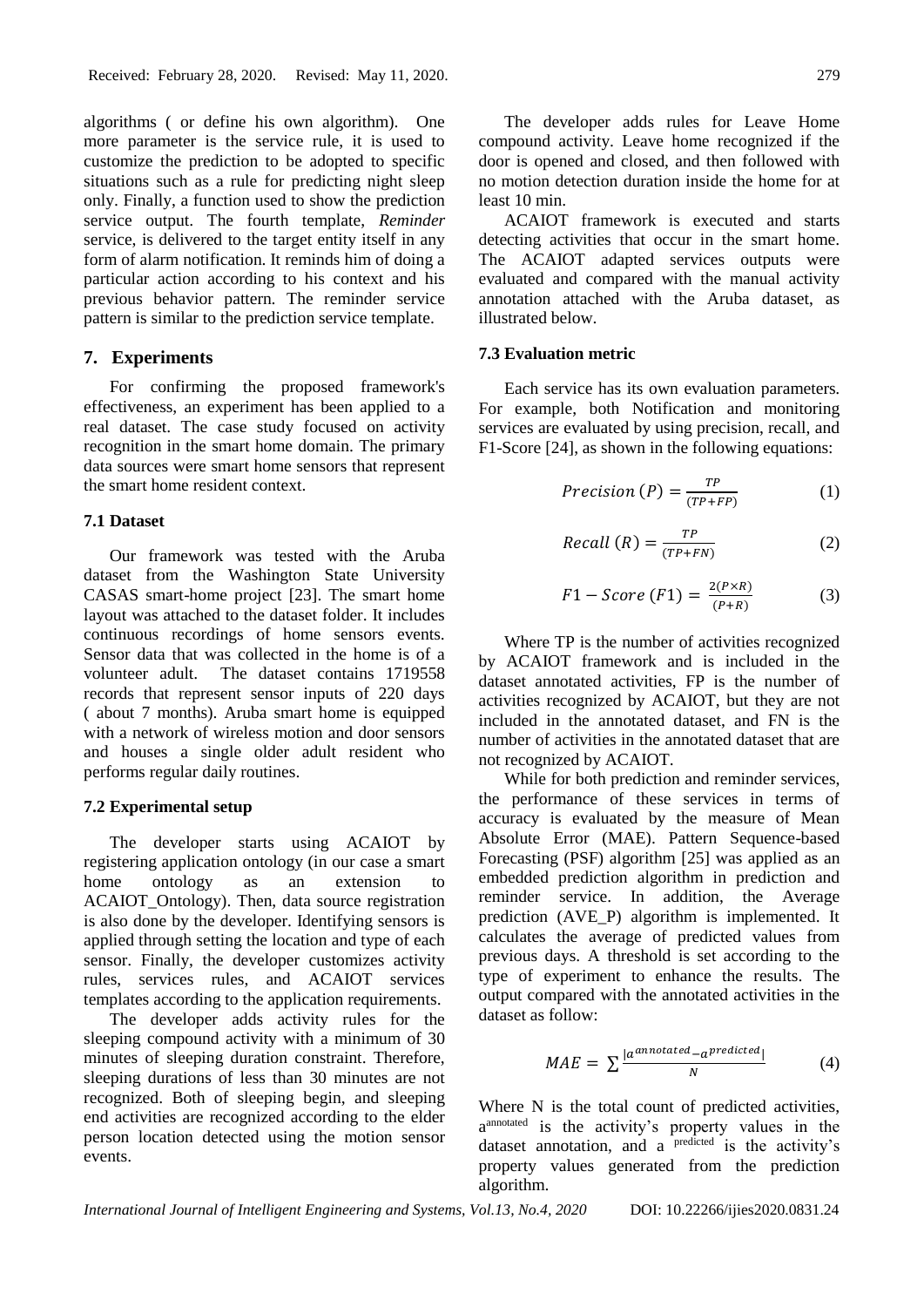| Table 2. ACAIOT evaluation |               |             |            |       |  |  |
|----------------------------|---------------|-------------|------------|-------|--|--|
| <b>Activity Name</b>       | <b>ACAIOT</b> | <b>LSTM</b> | <b>STA</b> | AISAL |  |  |
| Sleep                      | R: 0.75       |             | R: 1.0     |       |  |  |
|                            | P: 0.76       | P: 0.81     | P: 1.0     |       |  |  |
|                            | F1: 0.75      | F1: 0.77    | F1:1.0     |       |  |  |
| LeaveHome                  | R: 0.70       | P: 0.80     | R: 0.59    |       |  |  |
|                            | P: 0.97       | F1: 0.78    | P: 0.83    |       |  |  |
|                            | F1: 0.81      |             | F1: 0.69   |       |  |  |
| EnterHome                  | R:0.83        | P: 0.60     | R: 0.40    |       |  |  |
|                            | P:0.94        | F1: 0.64    | P: 0.64    |       |  |  |
|                            | f1:0.88       |             | F1: 0.48   |       |  |  |
| Average                    | 0.82          | 0.73        | 0.72       | 0.41  |  |  |
| F1-score                   |               |             |            |       |  |  |

 $ACATOT$ 

# **7.4 Results and discussion**

We have carried out experiments on Aruba dataset. The experiments applied to support *Sleep, EnterHome,* and *LeaveHome* activities. The monitoring service is used for monitoring the recognition of each activity by using the ACAIOT monitoring service. The recognized activities were evaluated by comparing it to the annotated dataset using recall, precision, and F1-score defined in equations 1, 2, and 3, respectively. To evaluate the effectiveness of the proposed framework, it has been compared with a set of recent studies using the same dataset for evaluations. The results are summarized in Table 2 and Fig. 11. Through the first experiment, activity recognition is applied and compared to the approach that uses feature learning using LSTM [\[26\].](https://paperpile.com/c/tuRb1s/xxDe) LSTM is applied on Aruba dataset for training, and then it tested its model based on another version of Aruba without annotation. It cannot detect the simple activity goto-Bed because it is not trained on it, while the proposed activity recognition mechanism is better in detecting simple as well as compound activities. Also, ACAIOT is better in EnterHome and LeaveHome activities. Another research used the 10-fold cross-validation for an activity classification method with the tolerance level of the Scanpath Trend Analysis (STA) algorithm [\[27\].](https://paperpile.com/c/tuRb1s/JdT4) Furthermore, we get a better result than STA in EnterHome and LeaveHome activities. Another approach presents a rule-based architecture for a complete AAL system (AISAL) [\[28\].](https://paperpile.com/c/tuRb1s/raxR) It supports notification for an emergency as ACAIOT, but its average F1-score (0.413) is less than ACAIOT.

On the other hand, as shown in Fig. 11 ACAIOT sleep implementation provides lower value than the others. This is because of the time condition that we restrict the recognition rule, which is changeable according to the developer's point of view.



**ACAIOT LISTM STA** 

Figure. 11 F1-Score of our ACAIOT activities recognition and comparison with others



Figure. 12 average F1-Score of our ACAIOT implementation and comparison with related work

Moreover, we find our approach is more robust than the others. It is found that the other approaches can't differentiate between entering and leave home due to their high-frequency occurrence in the dataset. Overall, we achieved F1-score 0.82, which is comparable with the state of the art [29], as shown in Fig. 12.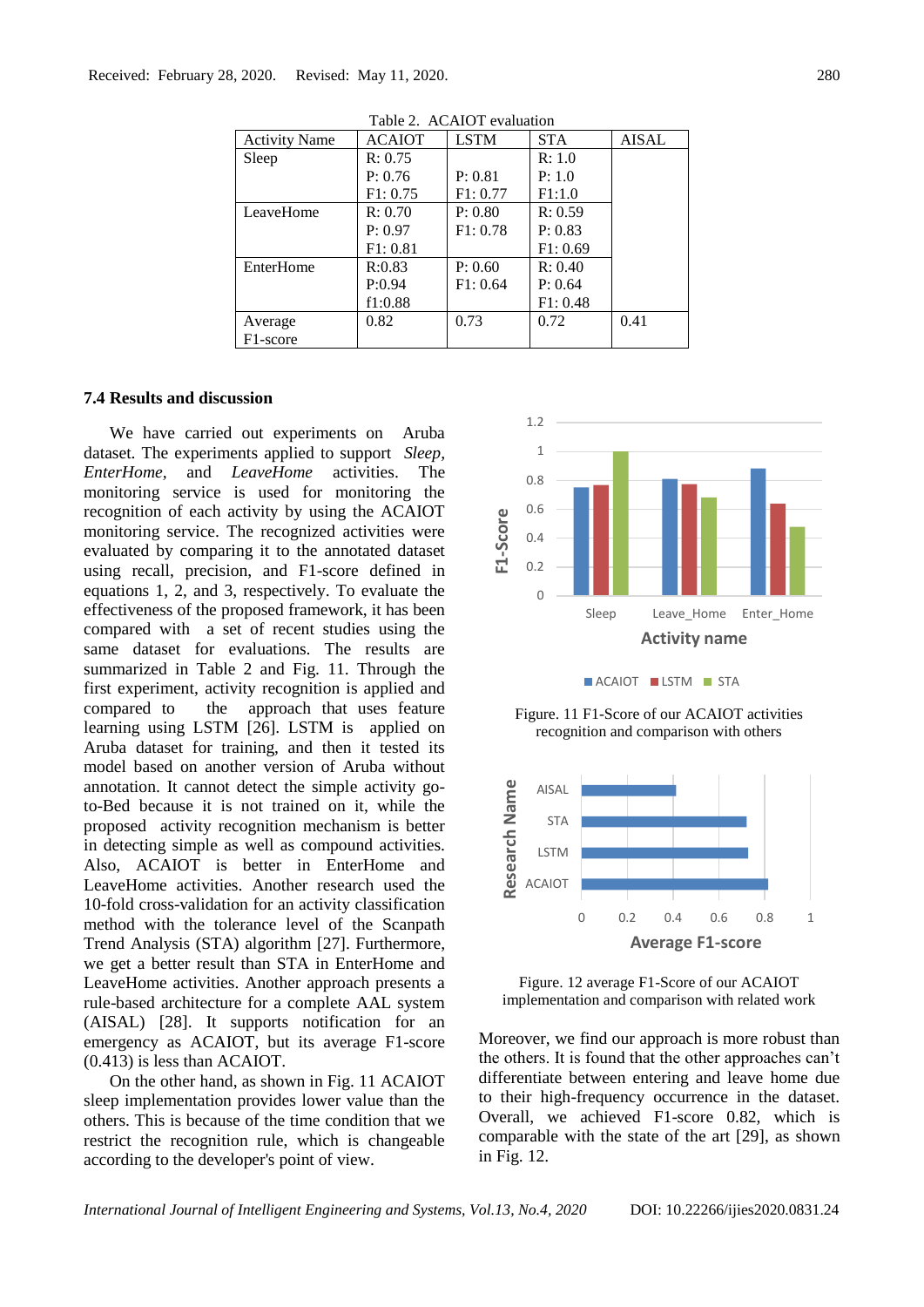| <b>Service</b>    | <b>Activity</b> | <b>Property</b> | <b>PSF</b> | <b>AVE</b> |
|-------------------|-----------------|-----------------|------------|------------|
| <b>Prediction</b> | Sleep           | Start time      | 1.060      | 0.996      |
| <b>Reminder</b>   | Sleep           | Wakeup          | 1.063      | 0.771      |
|                   |                 | time            |            |            |

Table 3. Reminder and prediction services evaluation

Reminder and Prediction Services implementation are evaluated using MAE defined in equation 4. We applied two different algorithms; PSF and AVE P, as illustrated in Table 3. Here, we noticed that the AVE\_P algorithm has MAE less than the PSF. This is depending on the domain and the pattern of data. In this dataset, we find that the sleeping start time and end time are almost in a similar duration every day, so applying the AVE\_P algorithm is better in this case. ACAIOT is flexible enough to run more than on algorithm and then the developer can select the more suitable one to fit the application requirements.

# **8. Conclusions**

In summary, this paper proposes a semanticbased and domain-independent framework ACAIOT that enables adaptive context-awareness management for data acquired by the IoT applications. ACAIOT includes high-level programming constructs and services, which encapsulate application domain constructs and their actions during the implementation phase to raise the level of programming abstraction, enabling developers to implement context-aware IoT applications without worrying about the complexity of low-level connections and sensors data streams. In addition, it enables developers to customize the proposed services to fit different domains and various application requirements. We have evaluated the feasibility of our framework to process real-world sensory data in the context of the daily activity monitoring scenario. It is significant to mention that the ACAIOT framework is generally applicable for different domains as it facilitates the implementation of cloud services without rethinking of how to handle such data and events and how to manage and deliver the context information. Our future work will focus on testing the proposed approach considering application with several residents with a focus on abnormal cases notification. Also, we will implement ACAIOT on a cloud infrastructure to evaluate its performance on a real implementation.

# **Conflicts of Interest**

The authors declare no conflict of interest.

#### **Author Contributions**

Conceptualization, ME and AE; methodology, ME and AE; software, ME and AA; validation, ME, AA; formal analysis, ME and AA; investigation, ME, AE and AA; resources, AE; data Curation, ME; writing—original draft and preparation, ME and AE; writing—review editing, ME, AE and AA; visualization, ME; supervision, AE and AA; project administration, AE.

# **References**

- [1] [P. Rodrigues, YD. Bromberg, L. Réveillère,](http://paperpile.com/b/tuRb1s/5hb2)  [and D. Négru, "ZigZag: A Middleware for](http://paperpile.com/b/tuRb1s/5hb2)  [Service Discovery in Future Internet", In:](http://paperpile.com/b/tuRb1s/5hb2) *Proc. of IFIP International Conference on Distributed Applications and Interoperable Systems*[, Berlin, Heidelberg, pp. 208–221, 2012.](http://paperpile.com/b/tuRb1s/5hb2)
- [2] E. Borgia, "The Internet of Things vision: Key features, applications and open issues", *[Computer Communi](http://paperpile.com/b/tuRb1s/RYXp)cation*[, Vol. 54, pp. 1–31,](http://paperpile.com/b/tuRb1s/RYXp)  [2014.](http://paperpile.com/b/tuRb1s/RYXp)
- [3] C. Perera, A. Zaslavsky, P. Christen, and D. Georgakopoulos, "Context Aware Computing for The Internet of Things: A Survey", *[IEEE](http://paperpile.com/b/tuRb1s/hNN7r)  [Communications Surveys Tutorials](http://paperpile.com/b/tuRb1s/hNN7r)*[, Vol. 16,](http://paperpile.com/b/tuRb1s/hNN7r)  [No. 1, pp. 414–454, 2014.](http://paperpile.com/b/tuRb1s/hNN7r)
- [4] P. Pradeep and S. Krishnamoorthy, "The MOM of context-aware systems: A survey", *Computer Communication*[, Vol. 137, pp. 44–69,](http://paperpile.com/b/tuRb1s/VODuV)  [2019.](http://paperpile.com/b/tuRb1s/VODuV)
- [5] M. A. Razzaque, M. Milojevic-Jevric, A. Palade, and S. Clarke, "Middleware for Internet of Things: A Survey", *IEEE Internet of Things Journal*[, Vol. 3, No. 1, pp. 70–95, 2016.](http://paperpile.com/b/tuRb1s/GCFtc)
- [6] X. Li, M. Eckert, J. F. Martinez, and G. Rubio, "Context Aware Middleware Architectures: Survey and Challenges", *Sensors*, [Vol. 15, No.](http://paperpile.com/b/tuRb1s/jNjeT)  [8, pp. 20570–20607, 2015.](http://paperpile.com/b/tuRb1s/jNjeT)
- [7] A. H. Ngu, M. Gutierrez, V. Metsis, S. Nepal, and Q. Z. Sheng, "IoT Middleware: A Survey on Issues and Enabling Technologies", *IEEE Internet of Things Journal*[, Vol. 4, No. 1, pp. 1–](http://paperpile.com/b/tuRb1s/V2GYb) [20, 2017.](http://paperpile.com/b/tuRb1s/V2GYb)
- [8] [U. Alegre, J. C. Augusto, and T. Clark,](http://paperpile.com/b/tuRb1s/Cx68O)  ["Engineering context-aware systems and](http://paperpile.com/b/tuRb1s/Cx68O)  [applications: A survey",](http://paperpile.com/b/tuRb1s/Cx68O) *[Journal of Systems](http://paperpile.com/b/tuRb1s/Cx68O)  [and Software](http://paperpile.com/b/tuRb1s/Cx68O)*[, Vol. 117, pp. 55–83, 2016.](http://paperpile.com/b/tuRb1s/Cx68O)
- [9] [S. A. Chelloug and M. A. El-Zawawy,](http://paperpile.com/b/tuRb1s/vAHGG)  ["Middleware for Internet of Things: Survey and](http://paperpile.com/b/tuRb1s/vAHGG)  [Challenges",](http://paperpile.com/b/tuRb1s/vAHGG) *[Intelligent Automation & Soft](http://paperpile.com/b/tuRb1s/vAHGG)  [Computing](http://paperpile.com/b/tuRb1s/vAHGG)*[, pp. 1–9, 2017.](http://paperpile.com/b/tuRb1s/vAHGG)
- [10] [E. de Matos,](http://paperpile.com/b/tuRb1s/N8gwu) R. T. Tiburski , C. R. Moratelli, S. J. Filhoa, L. A. Amaral, G. Ramachandran, B. Krishnamacharif, and F. Hessel, "Context